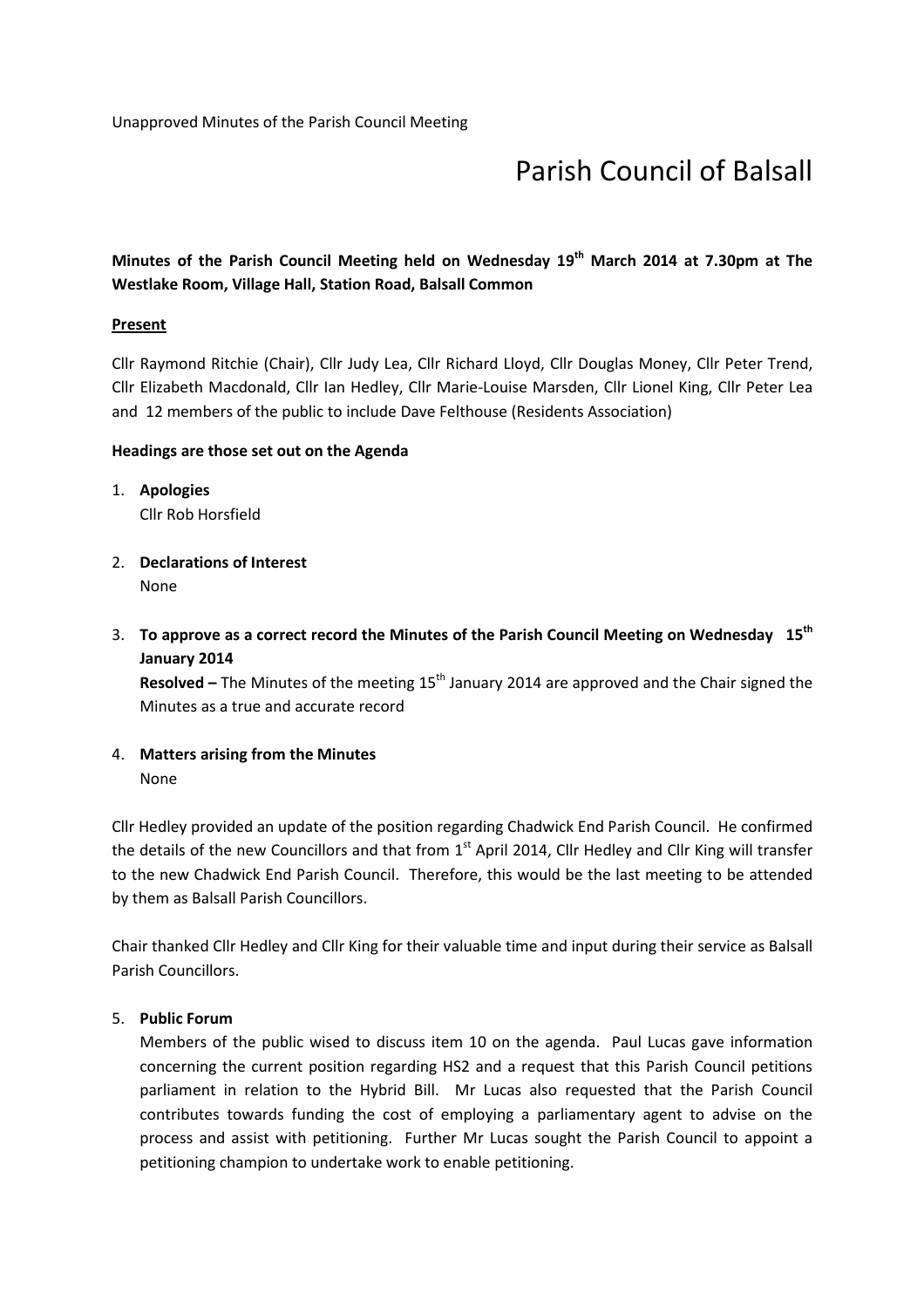Mr Lucas understood that there were no funds set aside in the 2014/15 budget for HS2 and requested that funds that were budgeted this year are earmarked for HS2 petitioning.

Mr Lucas detailed the grounds for petitioning and the impact HS2 would have upon this Parish. It is a clear case where the residents in this Parish are affected and are asking for protection and support from the Parish Council.

The Parish Council must formally resolve to oppose the Bill and advertise this in the Press. It would then enable the Parish Council to petition.

# 6. Correspondence

- 6.1. E-mails regarding annual inspections
- 6.2. Dogs Trust Free micro chipping for dogs  $31<sup>st</sup>$  March 2014
- 6.3. E-mail from SMBC advising of new kissing gate at Barrets Lane
- 6.4. E-mail from Residents Association concerning HS2
- 7. **Cemetery** Update from Clerk

Chair provided and update. It was confirmed that dialogue was continuing with the Chaplains office and further information was required by the Bishops Chaplain that is being provided. A further update will be provided at the next meeting

### 8. **CCTV** – update from Clerk

Clerk advised that all but the two cameras outside HSBC were now working. The contractor is continuing to investigate the cause of the failure of these cameras. Once all cameras are operational, tenders can be finalised

#### 9. Precept and to approve budget for 2014/2015

Resolved that the budget circulated to Councillors is approved and the Precept amount is approved

10. HS2 – To consider request from Residents Association for funding and action outlined in e-mail and to consider e-mail from Berkswell Parish Council regarding petitioning

This item was considered in public participation.

Resolved that the Parish Council issues a notice to formally oppose the Hybrid bill and it is the intention of the Parish Council to hold an Extraordinary General Meeting to vote to oppose the bill.

(voting – unanimous)

Resolved that the sum of £4,000 is earmarked from this years budgeted funds to be spent on professional advice and associated costs with petitioning parliament in relation to mitigation